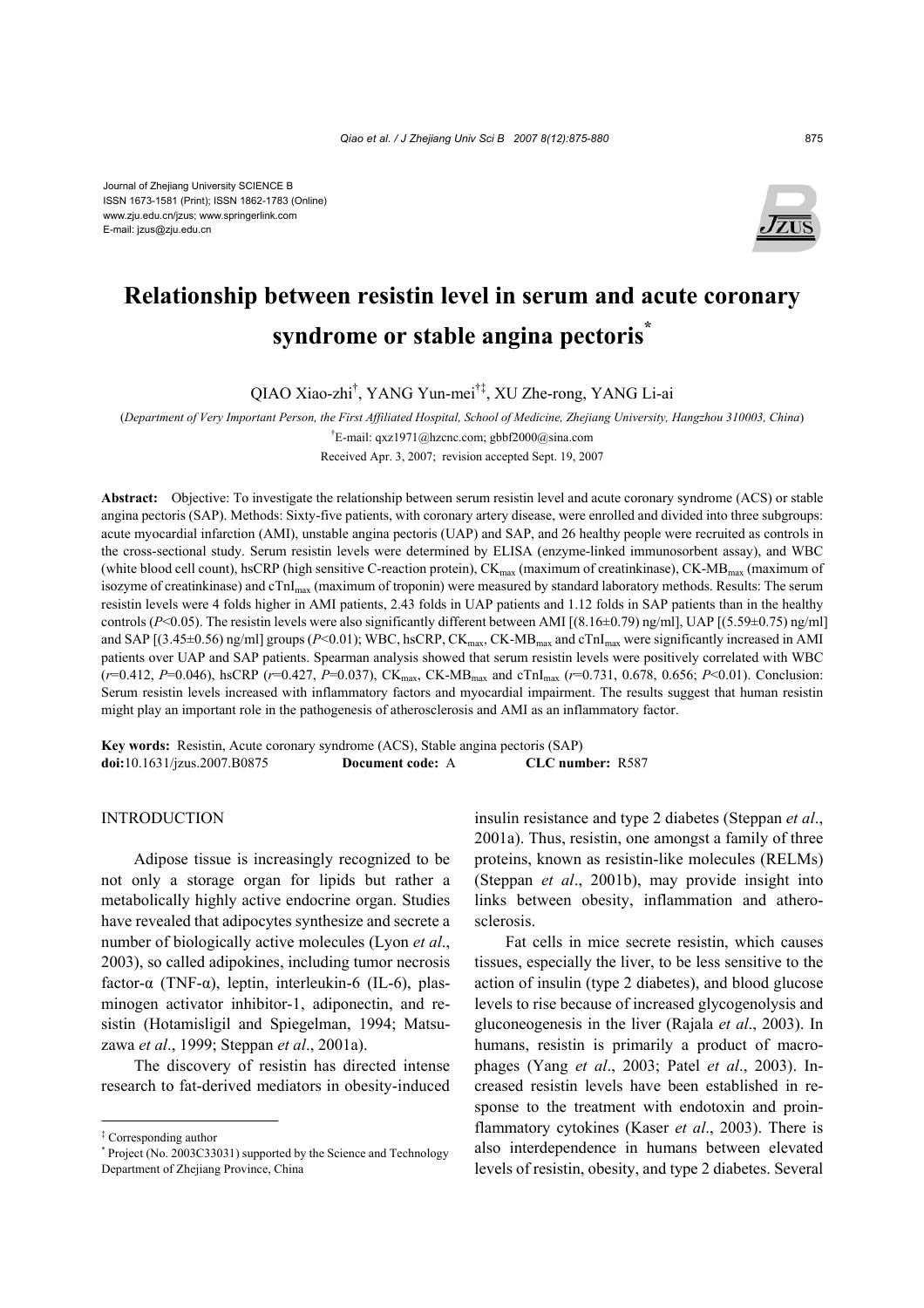follow-up studies have explored the cellular, physiological and clinical importance of resistin, but fundamental questions about the relationship between resistin, inflammatory processes, insulin resistance, and atherosclerosis remain still unclear, and several inconsistencies have emerged (Ohmori *et al*., 2005; Reilly *et al*., 2005; Pischon *et al*., 2005). The purpose of the present investigation is to assess the correlation of circulating resistin levels with other metabolic parameters and biomarkers in subjects with acute coronary syndrome (ACS) or stable angina pectoris (SAP). We hypothesize that the plasma level of resistin is a marker of vascular inflammation similar to those of high sensitive C-reaction protein (hsCRP) and white blood cell count (WBC).

## MATERIALS AND METHODS

### **Study population**

Sixty-five patients with coronary artery disease (CAD) were enrolled in this cross-section study. They were admitted to VIP and Cardiovascular Departments of the First Affiliated Hospital, School of Medicine, Zhejiang University, from September 2005 to September 2006. Coronary angiography was performed in all patients, and the relevant CAD was defined by >50% stenosis in at least one major coronary artery. We excluded patients without any evidence of CAD and patients with evidence of significant concomitant diseases, in particular hemodynamically significant valvular heart disease, surgery or trauma within the previous month, known cardiomyopathy, known malignant diseases, or febrile conditions. The medication data is not available. There were 24 subjects with acute myocardial infarction (AMI), 19 with unstable angina pectoris (UAP), and 22 with SAP. Twenty-six healthy individuals were selected as controls. Study group characteristics are presented in Table 1.

## **Blood sample and laboratory methods**

The serum samples of ACS (AMI and UAP) and SAP patients were collected on the day of admission or at the time of angina pectoris. The control serum samples were collected after a 12-hour fast. The serum samples were processed immediately, coded, and then stored at −70 °C until the blind analysis was conducted at the end of the study. Serum resistin concentrations were measured by using human resistin ELISA box (Biovender Company, German). WBC, hsCRP, creatinkinase (CK), isozyme of creatinkinase (CK-MB), and troponin (cTnI), and were measured by standard laboratory methods. CK, CK-MB and cTnI were monitored and the maximums of CK, CK-MB and cTnI ( $CK_{\text{max}}$ ,  $CK-MB_{\text{max}}$  and  $cTnI_{\text{max}}$ , respectively) were taken. Lipids and glucose were measured by routine methods.

|                                     | AMI                                              | <b>UAP</b>                   | <b>SAP</b>         | Control          |
|-------------------------------------|--------------------------------------------------|------------------------------|--------------------|------------------|
| N(M/F)                              | 24(18/6)                                         | 19(16/3)                     | 22(17/5)           | 26(18/8)         |
| Age (years)                         | $58.21 \pm 11.11$                                | $63.16 \pm 5.36$             | $86.00 \pm 16.62$  | $60.77 \pm 8.06$ |
| BMI $(kg/m2)$                       | $23.96 \pm 3.35$                                 | 24.74±4.26                   | $23.79 \pm 3.34$   | $22.96 \pm 2.76$ |
| WBC $(\times 10^9 \mathrm{L}^{-1})$ | $9.87 \pm 2.06$ **                               | $7.22 \pm 2.33$ <sup>*</sup> | $7.00 \pm 1.75$    | $5.99 \pm 1.93$  |
| $h$ s $CRP$ (mg/L)                  | $21.60\pm9.20$ **                                | $13.27 \pm 4.13$ **          | $5.57 \pm 3.75$    | $4.95 \pm 1.97$  |
| $CK_{\text{max}}$ (U/L)             | $1107.00 \pm 1022.00$ <sup>**</sup>              | 195.84±189.46                | 122.68±74.85       | $68.12\pm43.10$  |
| $CK-MBmax (U/L)$                    | $97.79 \pm 75.68$ <sup>*</sup>                   | 17.09±4.54                   | $16.05 \pm 6.12$   | $10.23 \pm 2.22$ |
| $cTnI_{max}$ (µg/L)                 | $40.26 \pm 36.65$ **                             | $5.85 \pm 9.31$              | $0.76 \pm 1.45$    | $0.06 \pm 0.12$  |
| $TG$ (mmol/L)                       | $1.41 \pm 0.59$                                  | $1.59 \pm 1.20$              | $1.72 \pm 1.14$    | $2.04\pm0.53$    |
| $CH$ (mmol/L)                       | $4.51 \pm 1.01$                                  | $3.92 \pm 1.10$              | $3.99 \pm 1.09$    | $4.23 \pm 1.10$  |
| $HDL-C$ (mmol/L)                    | $1.26 \pm 0.35$                                  | $1.14 \pm 0.27$              | $1.28 \pm 0.44$    | $1.13 \pm 0.42$  |
| $LDL-C$ (mmol/ $L$ )                | $1.95 \pm 0.35$                                  | $1.76 \pm 0.58$              | $1.85 \pm 0.49$    | $1.95 \pm 0.56$  |
| FBS (mmol/L)                        | $5.94 \pm 2.02$ <sup>**<math>\Delta</math></sup> | $4.94\pm0.78$                | $4.98 \pm 1.02$    | $4.91 \pm 1.21$  |
| $SBP$ (mmHg)                        | $116.58 \pm 14.76$ <sup>*</sup>                  | $124.70 \pm 16.47$           | $126.86 \pm 18.66$ | 130.11±24.93     |
| $DBP$ (mmHg)                        | $68.62 \pm 7.87$                                 | $75.05 \pm 1.95$             | 74.82±11.94        | 74.42±11.69      |

|  |  | Table 1 Clinic and laboratory variables of each group |  |  |  |
|--|--|-------------------------------------------------------|--|--|--|
|--|--|-------------------------------------------------------|--|--|--|

**Data are expressed as mean±***SD***. \****P*<0.05 and \*\**P*<0.01 meaning the significance when compared to control; <sup>∆</sup>*P*<0.05 compared to SAP; <br>\**P*≤0.05 compared to UAD DML Pody meas index: WDC; White blood call sount; h⊆DD P  $\leq$  P $\leq$  0.05 compared to UAP. BMI: Body mass index; WBC: White blood cell count; hsCRP: High sensitive C-reaction protein; CK<sub>max</sub>: The maximum of creatinkinase; CK-MB<sub>max</sub>: The maximum of isozyme of creatinkinase; cTnI<sub>max</sub>: The maximum of troponin; TG: Triglyceride; CH: Cholesterin; HDL-C: High density lipoprotein cholesterin; LDL-C: Low density lipoprotein cholesterin; FBS: Fasting blood sugar; SBP: Systolic blood pressure; DBP: Diastolic blood pressure; AMI: Acute myocardial infarction; UAP: Unstable angina pectoris; SAP: Stable angina pectoris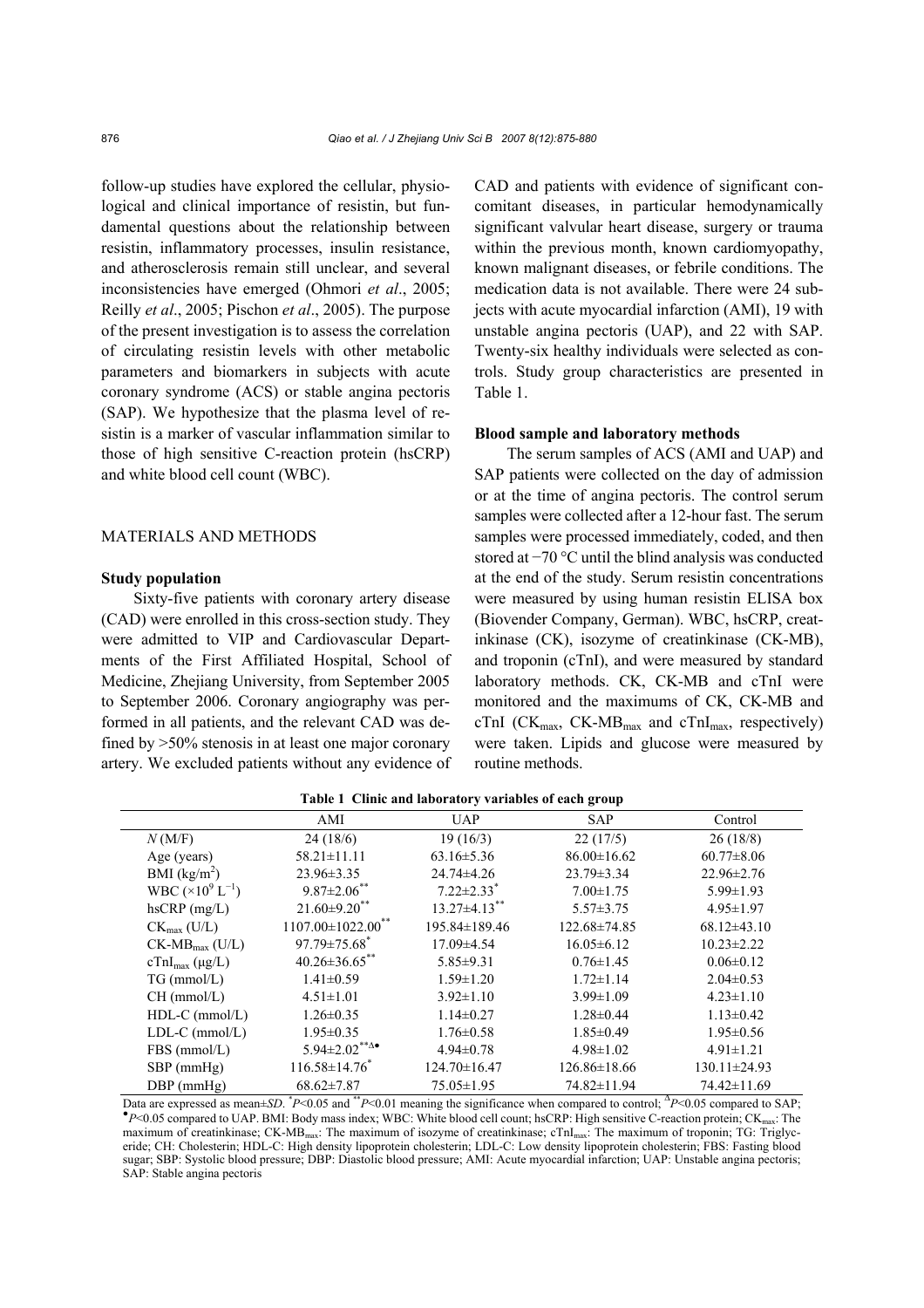#### **Anthropometric data**

After measuring the height and weight of patients, the body mass index (BMI) was calculated. Blood pressures were examined at least 30 min before vein blood taking at rest. Left ventricular ejection fraction (LVEF) was determined with echocardiography about  $(5\pm 2)$  d after admission to hospital.

#### **Statistical analysis**

One-way ANOVA (analysis of variance) and Pearson correlation analysis were performed by SPSS 11.0 software. *P*<0.05 was considered the level of significant difference.

# RESULTS

## **Serum resistin**

In the investigation of the relationship between the serum resistin level and ACS and SAP, we found that the serum resistin level was significantly elevated in AMI, UAP and SAP patients compared to the control group (Fig.1). In addition, the mean level of serum resistin in AMI patients was higher than those in UAP and SAP patients (*P*<0.01). There was also a significant difference in the serum resistin levels between the UAP and SAP groups (*P*<0.05). These results indicate that serum resistin level increases with the increasing pathogenic severity of the CAD.



**Fig.1 Serum resistin levels in the acute myocardial infarction (AMI), unstable angina pectoris (UAP), stable angina pectoris (SAP) and control groups**  The resistin level was higher in every patient group com-

pared to the control group  $(P<0.05)$ 

# **Data in AMI analysis**

To investigate whether serum resistin is associated with inflammation, WBC, hsCRP,  $CK<sub>max</sub>$ ,  $CK-MB<sub>max</sub>$  and  $cTnI<sub>max</sub>$  were measured. WBC, hsCRP, CK $_{\text{max}}$ , CK-MB $_{\text{max}}$  and cTnI $_{\text{max}}$  were significantly higher in AMI group compared to other groups. Correlation analysis demonstrated that serum resistin concentration was positively correlated with WBC, hsCRP, CK<sub>max</sub>, CK-MB<sub>max</sub>, cTnI<sub>max</sub> in AMI group (*r*=0.412, *P*<0.05; *r*=0.427, *P*<0.05; *r*=0.731, *P*<0.01; *r*=0.678, *P*<0.01; *r*=0.656, *P*<0.01, respectively) (Fig.2). In addition, there was no significant



Fig.2 Correlation of resistin with WBC (a), CK<sub>max</sub> (b), **CK-MBmax (c), cTnImax (d) and hsCRP (e)**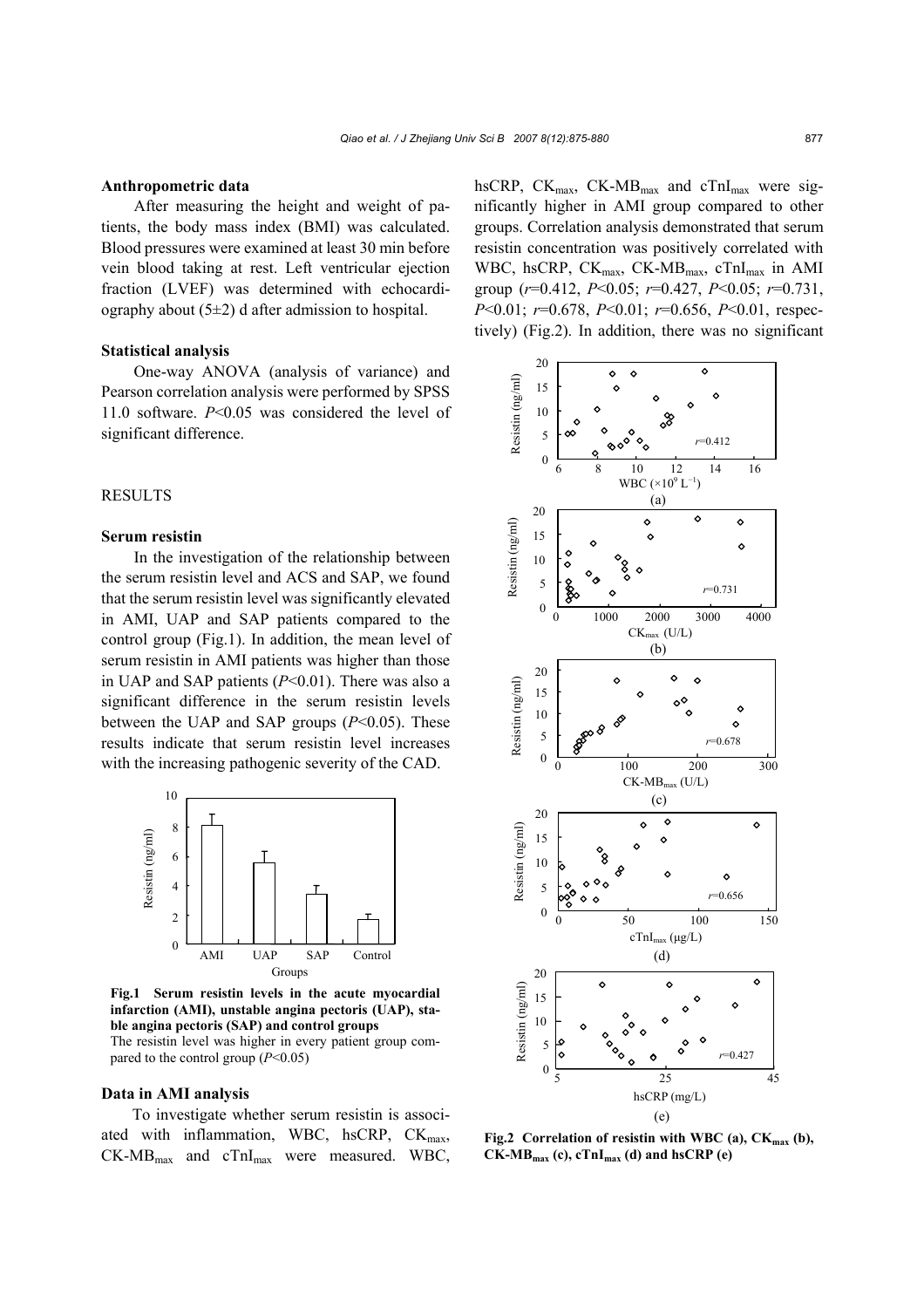correlation between serum resistin and TG (triglyceride), CH (cholesterin), HDL-C (high density lipoprotein cholesterin), LDL-C (low density lipoprotein cholesterin), FBS (fasting blood sugar), SBP (systolic blood pressure) and DBP (diastolic blood pressure) in AMI group. In the other groups, however, no significant correlation was observed between serum resistin and WBC, hsCRP, CK<sub>max</sub>, CK-MB<sub>max</sub>, cTnI<sub>max</sub>.

## DISCUSSION

CAD severely threats human's health with increasing morbidity. Among its multiple risk factors, insulin resistance is considered as one of the new independent cardiovascular risk factors. Resistin first reported by Steppan *et al*.(2001a) extensively acts on the insulin targeted organs and influences the metabolisms of glucose and lipids via affecting signal transduction pathways and the transcription of the enzymes related to metabolism, resulting in insulin resistance (Steppan *et al*., 2005; Fan *et al*., 2007; Zhou *et al*., 2006). Insulin resistance may directly promote the development of CAD. Several studies proposed that resistin is the effector molecule that links the metabolic syndrome and insulin resistance to atherosclerotic burden, possibly through triggering inflammatory processes (Ohmori *et al*., 2005; Reilly *et al*., 2005; Pischon *et al*., 2005).

Resistin may contribute to the atherosclerotic process by activation of endothelial cells leading to endothelial dysfunction and thereby stimulating multiple pro-atherosclerotic pathways (Verma *et al*., 2003; Kawanami *et al*., 2004). The endothelium represents an important point of convergence of cardiovascular and metabolic pathways, since insulin resistance directly promotes endothelial dysfunction (Mather *et al*., 2001), which is considered as an early and integral step of atherosclerotic vascular disease (Verma and Anderson, 2002). Resistin promotes smooth muscle cell proliferation through activation of extra-cellular signal-regulated kinase 1/2 and phosphatidylinositol 3-kinase pathways (Calabro *et al*., 2004). Resistin induces endothelin-1 promoter activity via the AP-1 site, up-regulates adhesion molecules and chemokines, and down-regulates tumor necrosis factor receptor-associated factor-3 (Verma *et al*., 2003).

In this study we found that the serum resistin

levels were significantly increased in AMI, UAP and SAP patients when compared with the controls. Previous studies have similarly reported an increased serum resistin level in the CAD. Reilly *et al*.(2005) discovered that circulating resistin level was independently associated with coronary artery calcification (CAC), a quantitative index of atherosclerosis. Burnett *et al*.(2005) reported that serum resistin levels of premature coronary artery disease (PCAD) patients were higher than normal controls. We also found that serum resistin levels increased with the pathagenic progress of CAD. The serum resistin level was elevated in UAP group compared to SAP group, while the level was highest in AMI patients (*P*<0.05). Lubos *et al*.(2007) reported that resistin levels were elevated in patients presenting with unstable angina, non-STelevation myocardial infarction and ST-elevation myocardial infarction, and might play a role as a diagnostic marker. These reports have demonstrated that the resistin level is related to the severity of CAD.

In the present investigation,  $CK_{max}$ ,  $CK-MB_{max}$ , and cTnImax, the myocardial impairment markers, and WBC, hsCRP, the markers of inflammation, were significantly increased in AMI patients when compared with other CAD patients. Correlation analysis indicated that serum resistin levels in AMI patients were positively correlated with the markers of myocardial impairment and inflammation. The severer the myocardial impairment and inflammation, the higher the serum resistin level. Similarly, Kunnari *et al*.(2006) reported that resistin was associated with hsCRP and leukocytes and was considered as a pro-inflammatory factor.

It was reported that resistin levels are substantially higher in human inflammatory cells when compared with human adipocytes (Yang *et al*., 2003; Patel *et al*., 2003; Kaser *et al*., 2003). Elevation of resistin in the ACS might represent the presence of inflammatory process in mononuclear cells—precede myocardial necrosis. Resistin gene expression is regulated by multiple factors, for example, acute endotoxemia leading to dramatically ( $>7$ -fold) elevated serum level of resistin (Lehrke *et al*., 2004), which is associated with a state of insulin resistance in humans (Agwunobi *et al*., 2000). These findings may additionally support the hypothesis that in the conditions of the ACS resistin might represent inflamma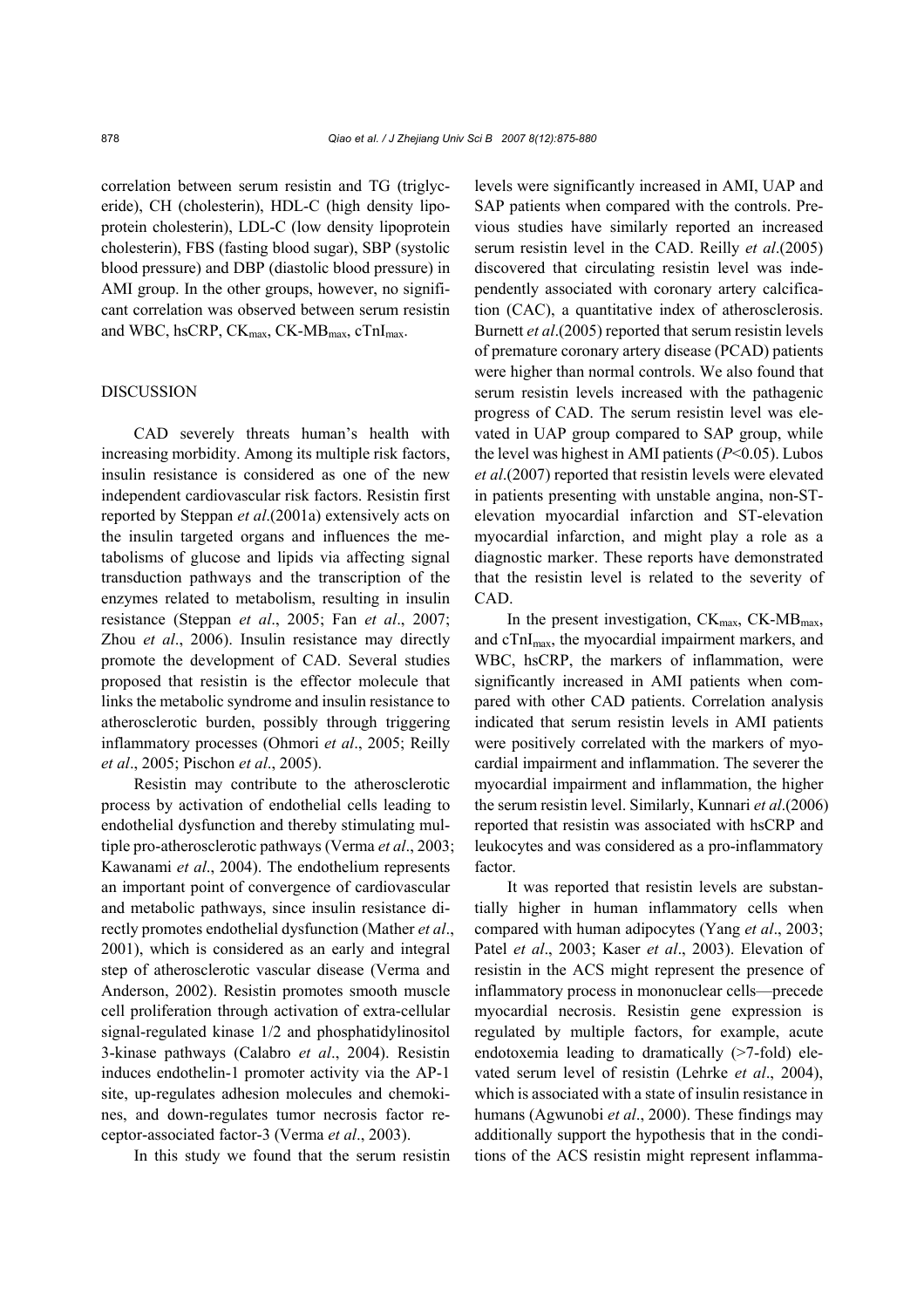tory rather than a metabolic processes. Because of diverse myocardial ischemia and ischemic impairment in AMI\UAP\SAP patients, the inflammatory factors might be released in different degrees. It may explain why serum resistin levels in the AMI were significantly elevated when compared to UAP and SAP groups.

In conclusion, we found that serum resistin levels increased with the progress of pathogenic conditions and the severity of myocardial impairment, and the serum resistin level was positively correlated with  $CK_{\text{max}}$ ,  $CK\text{-}MB_{\text{max}}$ ,  $c\text{TrI}_{\text{max}}$ , WBC and hsCRP. These observations suggest that resistin may participate in the process of atherosclerosis and AMI as an effector molecule of inflammatory reaction. Further studies are required in order to probe the molecule mechanism of resistin in cardiovascular diseases.

#### **References**

- Agwunobi, A., Reid, C., Maycock, P., Little, R.A., Carlson, G.L., 2000. Insulin resistance and substrate utilization in human endotoxemia. *J. Clin. Endocrinol. Metab.*, **85**(10): 3770-3778. [doi:10.1210/jc.85.10.3770]
- Burnett, M.S., Lee, C.W., Kinnaird, T.D., Stabile, E., Durrani, S., Dullum, M.K., Devaney, J.M., Fishman, C., Stamou, S., Canos, D., *et al*., 2005. The potential role of resistin in atherogenesis. *Atherosclerosis*, **182**(2):241-248. [doi:10. 1016/j.atherosclerosis.2005.02.014]
- Calabro, P., Samudio, I., Willerson, J.T., 2004. Resistin promotes smooth muscle cell proliferation through activation of extra cellular signal regulated kinase 1/2 and phosphatidylinositol 3-kinase pathways. *Circulation*, **110**(21): 3335-3340. [doi:10.1161/01.CIR.0000147825.97879.E7]
- Fan, H.Q., Gu, N., Liu, F., Pan, X.Q., Guo, M., Chen, R.H., Guo, X.R., 2007. Prolonged exposure to resistin inhibits glucose uptake in rat skeletal muscles. *Acta Pharmacol. Sin.*, **28**(3):410-416. [doi:10.1111/j.1745-7254.2007.00 523.x]
- Hotamisligil, G.S., Spiegelman, B.M., 1994. Tumor necrosis factor alpha: a key component of the obesity-diabetes link. *Diabetes*, **43**(11):1271-1278. [doi:10.2337/diabetes.43.11. 1271]
- Kaser, S., Kaser, A., Sandhofer, A., 2003. Resistin messenger-RNA expression is increased by proinflammatory cytcokines in vitro. *Biochem. Biophys. Res. Commun.*, **309**(2):286-290. [doi:10.1016/j.bbrc.2003.07.003]
- Kawanami, D., Maemura, K., Takeda, N., Harada, T., Nojiri, T., Imai, Y., Manabe, I., Utsunomiya, K., Nagai, R., 2004. Direct reciprocal effects of resistin and adiponectin on vascular endothelial cells: a new insight into adipocytokine-endothelial cell interactions. *Biochem. Biophys. Res. Commun.*, **314**(2):415-419. [doi:10.1016/j.bbrc.2003.12. 104]
- Kunnari, A., Ukkola, O., Paivansalo, M., Kesaniemi, Y.A., 2006. High plasma resistin level is associated with enhanced highly sensitive C-reactive protein and leukocytes. *J. Clin. Endocrinal. Metab.*, **91**(7):2755-2760. [doi:10. 1210/jc.2005-2115]
- Lehrke, M., Reilly, M.P., Millington, S.C., Igbal, N., Rader, D.J., Lazar, M.A., 2004. An inflammatory cascade leading to hyperresistinemia in humans. *Plos. Med.*, **1**(2):e45. [doi:10.1371/journal.pmed.0010045]
- Lubos, E., Messow, C., Schnabel, R., Rupprecht, H., Espinola-Klein, C., Bickel, C., Peetz, D., Post, F., Lackner, K., Tiret, L., 2007. Resistin, acute coronary syndrome and prognosis results from the AtheroGene study. *Atherosclerosis*, **193**(1):121-128. [doi:10.1016/j.atherosclerosis. 2006.05.039]
- Lyon, C.J., Law, R.E., Hsueh, W.A., 2003. Minireview: adiposity, inflammation, and atherogenesis. *Endocrinology*, **144**(6):2195-2200. [doi:10.1210/en.2003-0285]
- Mather, K.J., Verma, S., Anderson, T.J., 2001. Improved endothelial function with metformin in type 2 diabetes mellitus. *J. Am. Coll. Cardiol.*, **37**(5):1344-1350. [doi:10. 1016/S0735-1097(01)01129-9]
- Matsuzawa, Y., Funahashi, T., Nakamura, T., 1999. Molecular mechanism of metabolic syndrome X: contribution of adipocytokines adipocytederived bioactive substances. *Ann. N. Y. Acad. Sci.*, **892**:146-154. [doi:10.1111/j.1749- 6632.1999.tb07793.x]
- Ohmori, R., Momiyama, Y., Kato, R., Taniguchi, H., Ogura, M., Ayaori, M., Nakamura, H., Ohsuzu, F., 2005. Associations between serum resistin levels and insulin resistance, inflammation, and coronary artery disease. *J. Am. Coll. Cardiol.*, **46**(2):379-380. [doi:10.1016/j.jacc.2005. 04.022]
- Patel, L., Buckels, A.C., Kinghorn, I.J., Murdock, P.R., Holbrook, J.D., Plumpton, C., Macphee, C.H., Smith, S.A., 2003. Resistin is expressed in human macrophages and directly regulated by PPAR gamma activators. *Biochem. Biophys. Res. Commun.*, **300**(2):472-476. [doi:10.1016/ S0006-291X(02)02841-3]
- Pischon, T., Bamberger, C.M., Kratzsch, J., Zyriax, B.C., Algenstaedt, P., Boeing, H., Windler, E., 2005. Association of plasma resistin levels with coronary heart disease in women. *Obes. Res.*, **13**(10):1764-1771.
- Rajala, M.W., Obici, S., Scherer, P.E., Rossetti, L., 2003. Adipose-derived resistin and gut-derived resistin-like molecule-beta selectively impair insulin action on glucose production. *J. Clin. Invest.*, **111**(2):225-230. [doi:10. 1172/JCI200316521]
- Reilly, M.P., Lehrke, M., Wolfe, M.L., Rohatgi, A., Lazar, M.A., Rader, D.J., 2005. Resistin is an inflammatory marker of atherosclerosis in humans. *Circulation*, **111**(7):932-939. [doi:10.1161/01.CIR.0000155620.10387. 43]
- Steppan, C.M., Bailey, S.T., Bhat, S., Brown, E.J., Banerjee, R.R., Wright, C.M., Patel, H.R., Ahima, R.S., Lazar, M.A., 2001a. The hormone resistin links obesity to diabetes. *Nature*, **409**(6818):307-312. [doi:10.1038/35053